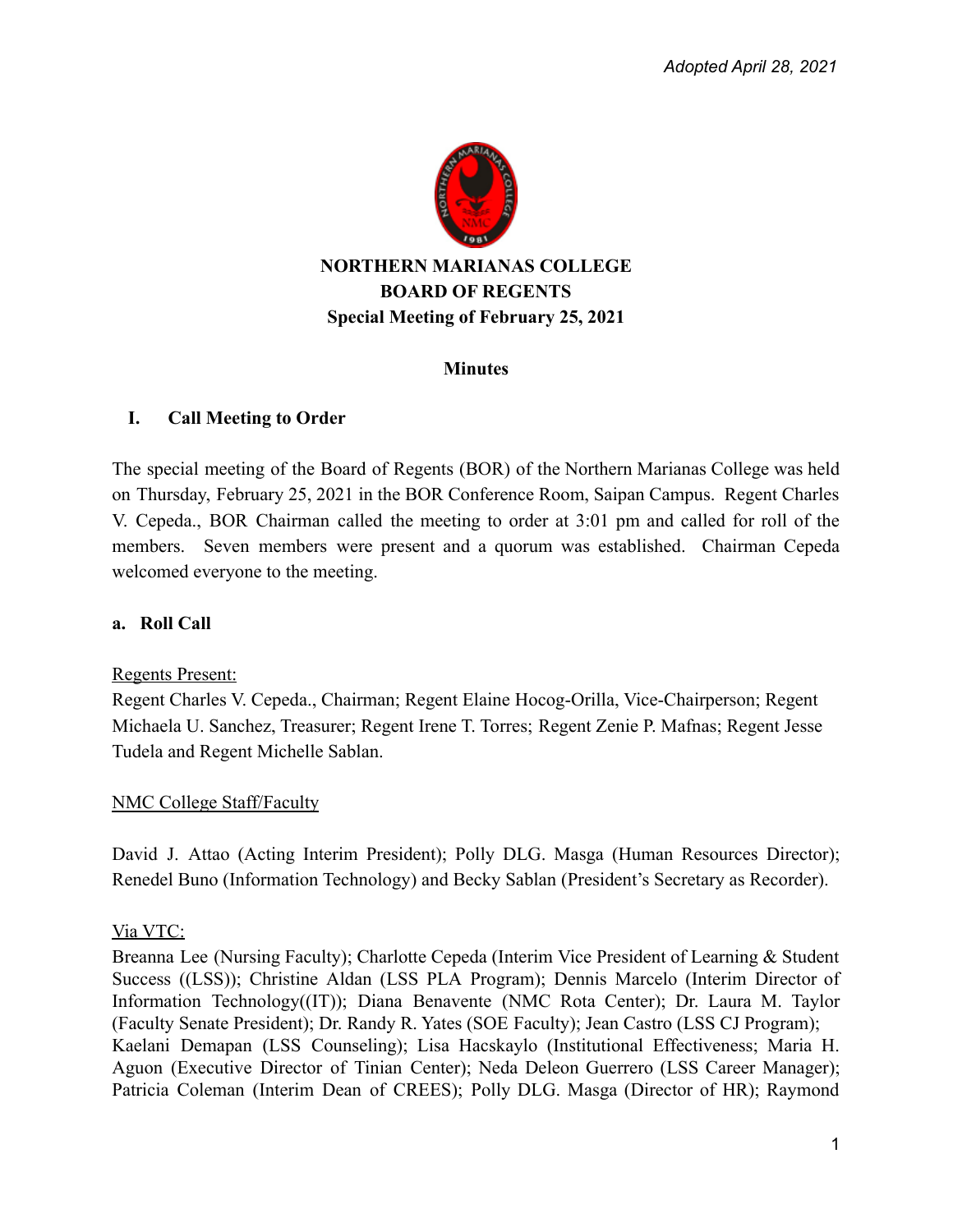Muna (LSS PLA Program); Renedel Buno (Information Technology); and Sue Atalig (NMC Tinian Center).

### Others Present

Steve Nutting (Legal Counsel to the BOR); Leo Pangelinan (guest from the public) and Mark Mendiola (guest from the public).

Chairman Cepeda continued with the review and adoption of the agenda for the February 25, 2021 special meeting as follows:

# **b. Review and Adoption of Agenda**

The board reviewed and approved the agenda with the following change:

Under number IV. New Business, move item b. Presidential Search to item d.

# **Action: Regent Orilla moved to adopt the agenda with changes and it was seconded by Regent Torres. All members voted yes and the motion carried.**

# **II. Public Comment Period**

Individuals may orally testify on items on the agenda during the Public Comment Period. Written testimony is also accepted. Oral testimonies are limited to five (5) minutes.

### Dr. Laura Taylor, Faculty Senate President

Public comment was given by the President of the Faculty Senate, Dr. Laura Taylor. Dr. Taylor communicated her desire to speak on behalf of the Faculty Senate and the Presidential Search Committee (in which she served as a faculty representative) in regard to the Presidential Search process. She expressed her deep concern for NMC and most especially for its students regarding how the outcome of the search would affect the overall institution. She and the members of the search committee spent twenty-six interpersonal hours assisting in the search in addition to countless hours spent reviewing protocols and materials for the search and asked that the Board also recognize the many stakeholders who also contributed to the development. She emphasized the importance of a fair and transparent process in selecting the new president for the assurance of our continued accreditation. It is her hope that the Board will recognize their efforts and solely consider the committee's top three recommendations.

Chairman Cepeda thanked Dr. Taylor for her comments.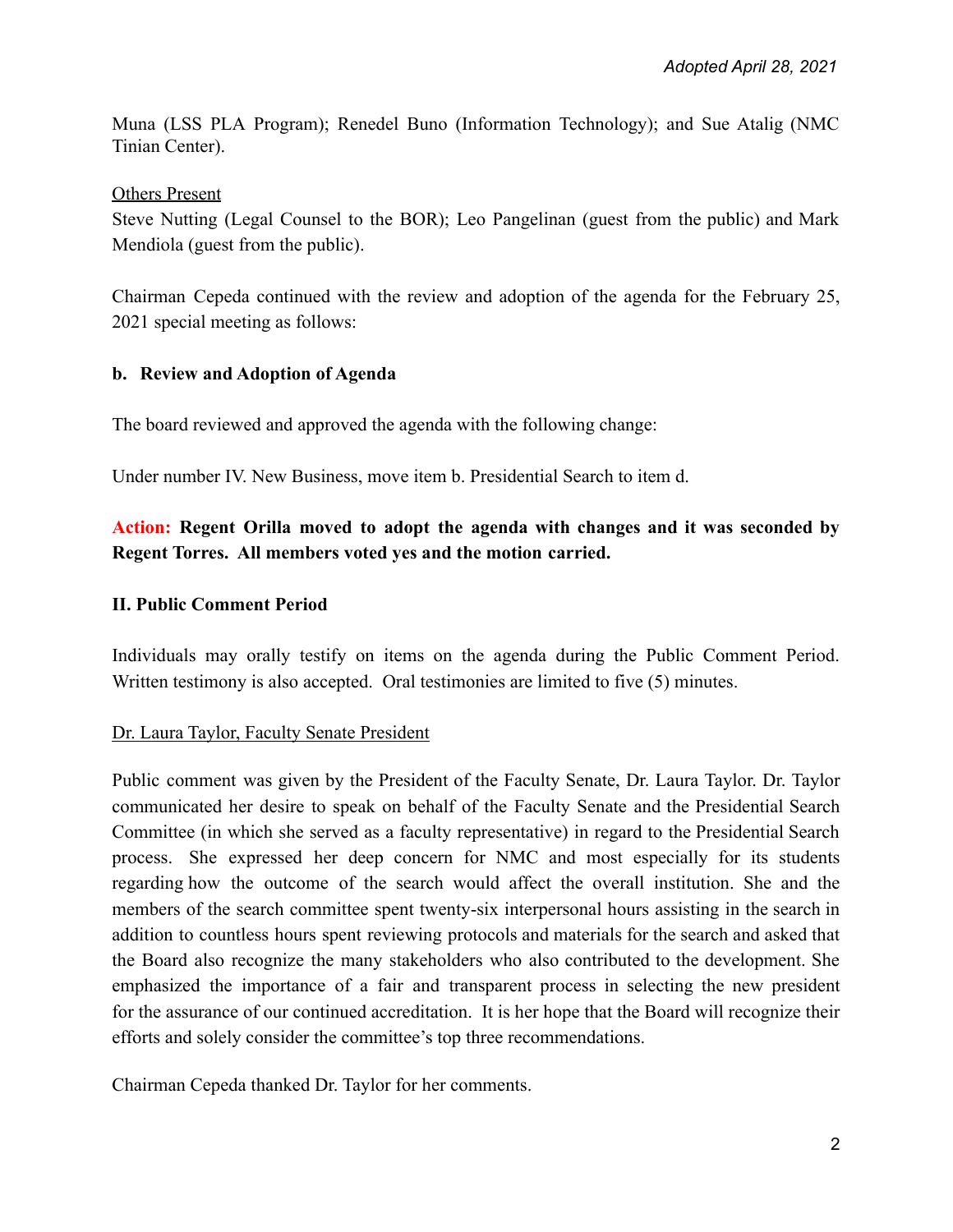# **III. Old Business**

None.

# **IV. New Business**

### FY2022 Appropriations Budget Request

Regent Torres, Chair of the BOR Finance Committee, reported to the full Board that the committee had met in the afternoon to review the College's Fiscal Year 2022 Appropriations Budget request. Mr. David J. Attao, Acting Interim President (IP), presented the College's proposal to the committee which totaled 16.4 Million dollars. Details of the request were noted in the packet submission.

# **Action: Regent Torres moved to approve the College's FY2022 Appropriations Budget Request and it was seconded by Regent Sablan. Discussion.**

Acting IP Attao guided the regents through the budget packet and PowerPoint presentation he prepared.

Acting IP Attao thanked Regent Torres and the committee members for their recommendation of approval. The College upon receiving the Budget Call for its FY2022 Appropriations Budget by the Office of Management and Budget (OMB), reviewed our numbers to submit a viable and realistic budget.

Highlights from the appropriations budget request were:

- $\bullet$  Budget request commemorates our institution's 40<sup>th</sup> year anniversary this year.
- Cover letter from the Interim President and Board of Regents Chairperson. Letter identifies our needs and thanks the Governor for his continuous support of the College. Ensures we are using the funds prudently and shares the importance of NMC, showcasing our students and nurses at the front line responding to the COVID -19 pandemic.
- Funds for developing and offering critical workforce development programs.
- 114 current employees. 8 Partially funded by federal grants. 27 vacancies that need to be filled due to shortage of instructors (includes employee benefits). Total personnel cost at \$8.3 million.
- \$700K for utilities (power and water consumption for all three islands). Average use at the main campus at 300K but added 100K more for Tinian and Rota usage.
- Request includes funds of over 4 Million dollars for the initial startup of the College's new buildings/construction. Funding needed to get projects off the ground.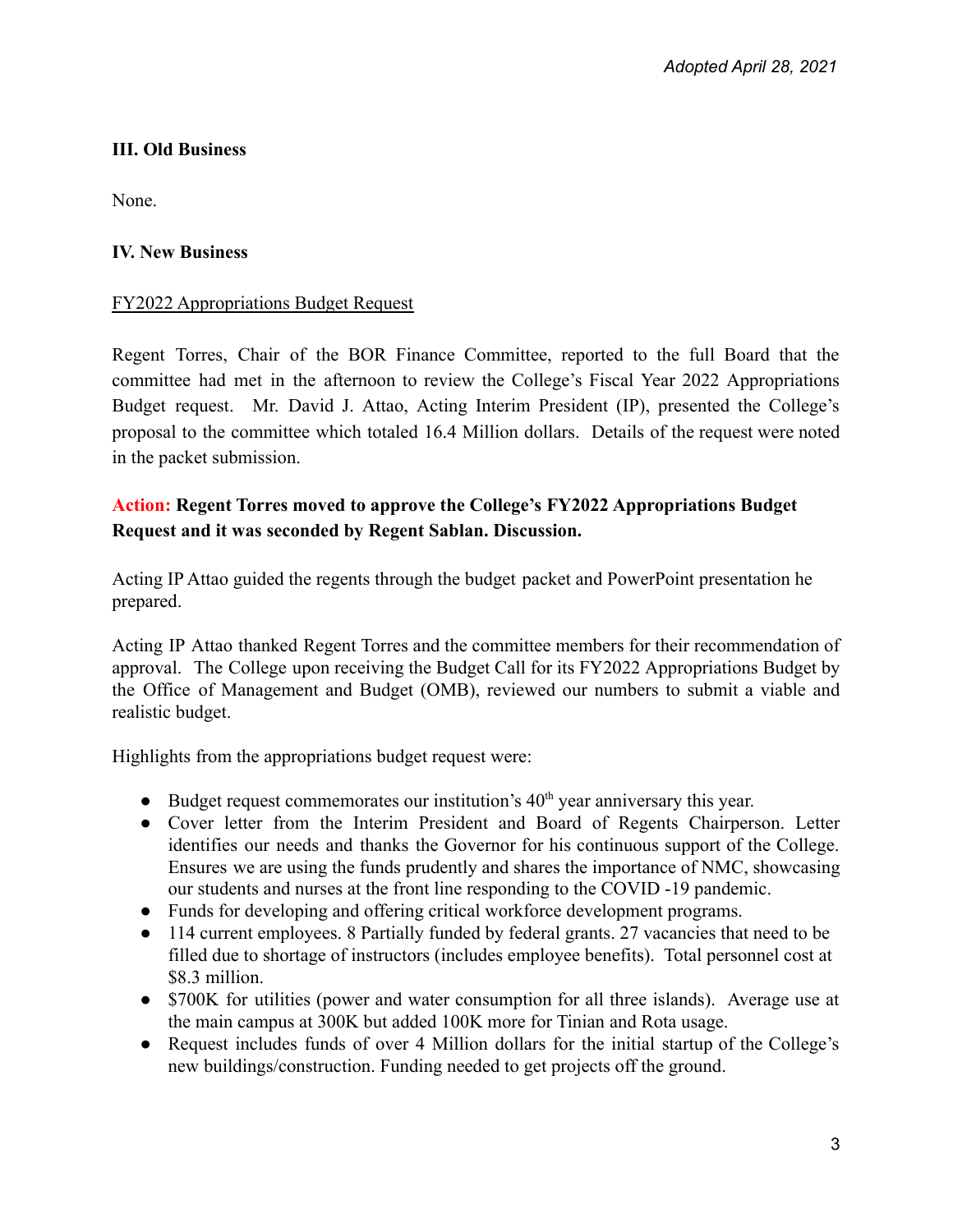- Includes NMC CREES matching funds of \$1,670,000.00 (Half (50%) of the Hatch and Smith-Lever Act Grant, \$ 3.3 million). Acting IP Attao explained that in the past, the CREES program had been granted waivers to submit the matching funds due to economic hardship and natural disasters. The grantor agency recognized that the College has shown good faith and effort in trying to secure the matching funds and has required the CREES Program to show that good faith effort through our budget submissions for example.
- Includes our Mission Statement, Organizational Chart that was approved in 2018.
- Accomplishments reported in the Citizen Centric Report.
- Includes a request to fund Archives (Pacific Collection).
- **● Total request: \$16,411,157.00**

**Action:** All members voted yes and the motion carried.

#### Digital Content Accessibility Policy (No. 8007)

The purpose of the policy is to establish all digital content created or obtained by Northern Marianas College such as documents, images and videos that are disseminated by electronic means (subject to the exceptions stated in this policy) to be made accessible.

Acting IP Attao explained that the policy would improve accessibility to most NMC content on its website to reduce basic barriers, provide alternative text and sound.

Chairman Cepeda asked if Legal Counsel had reviewed the proposed policy and if funding would be needed to support this requirement. Regent Orilla asked for its impact to the current budget request if any. Acting IP Attao said that the funding was already secured and available to procure the necessary software needed and that the policy conformed to sections 504 and 508 of the Rehabilitation Act of 1973 (U.S. Federal law that protects qualified individuals from discrimination based on their disability). With the launching of our new NMC website planned for next month, the College looks forward to having the contents on our website available to all.

**Action:** Regent Orilla moved to adopt Policy No. 8007 –Digital Content Accessibility and it was seconded by Regent Sanchez. All members voted yes and the motion carried.

### CEO Contract (WSCUC report)

Acting IP Attao informed the Regents that the item was on the agenda as a reminder to review the President's contract as it was one of the recommendations made from the Special Visit in 2014.